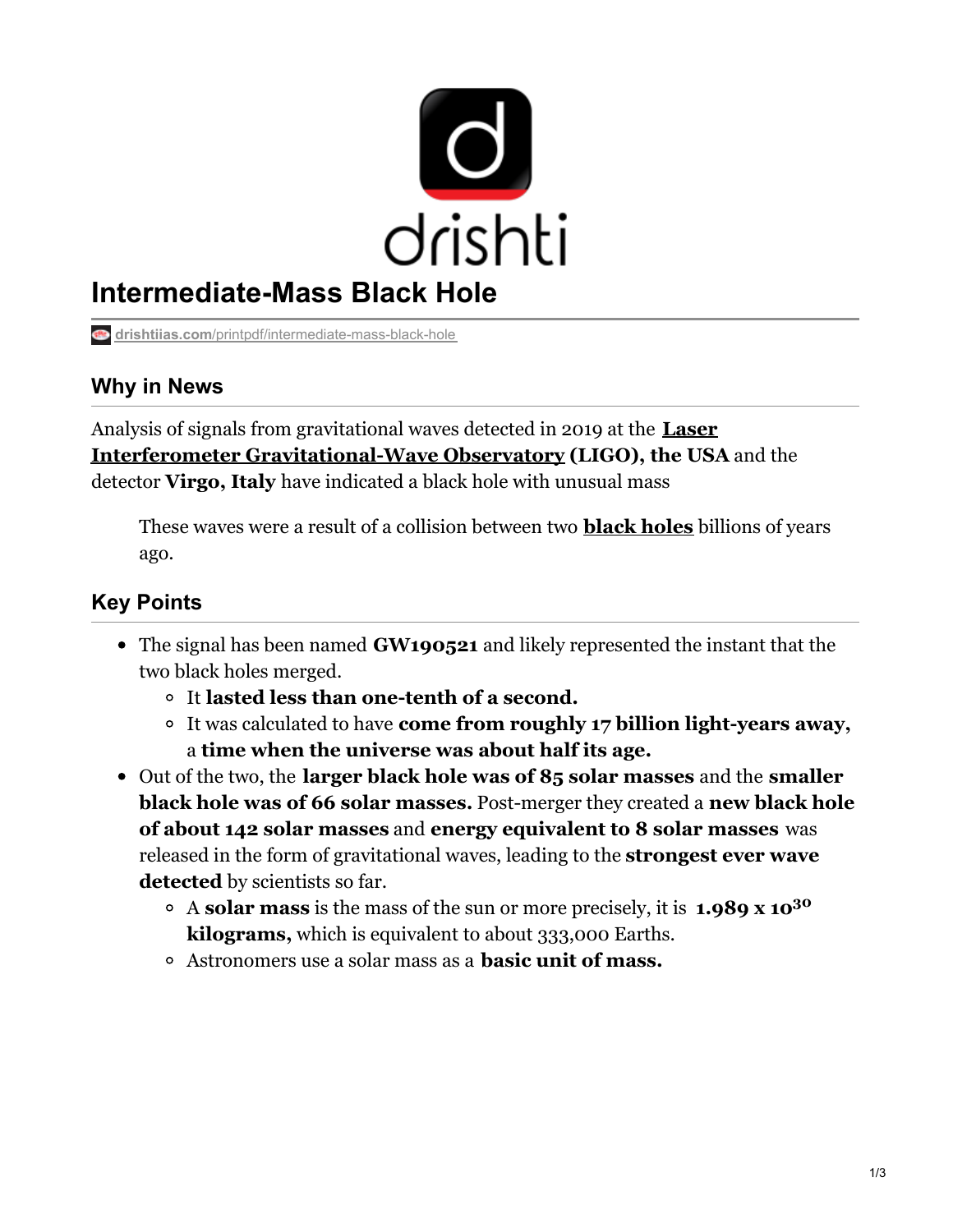#### **Unusual Mass Category:**

- The black hole with 85 solar masses falls in an **"intermediate-mass" range (first-ever to be observed) and it defies the traditional knowledge** of how black holes are formed.
- According to traditional knowledge, stars that could give birth to black holes **between 65 and 120 solar masses** do not do so because they **blow themselves apart when they die, without collapsing into a black hole.**
- In the merger leading to the GW190521 signal, the **larger black hole was well within the unexpected range,** known as the **pair-instability mass gap.**
- **Suggested Reasons for Unusual Mass:**

The researchers suggest that the larger 85-solar-mass black hole **was not the product of a collapsing star but was itself the result of a previous merger.**

## **Black Hole**

- It refers to a point in space where the **matter is so compressed as to create a gravity field from which even light cannot escape.**
- The concept was **theorized by Albert Einstein in 1915** and the **term 'black hole'** was coined in the **mid-1960s by American physicist John Archibald Wheeler.**
- All the black holes observed so far belong to **two categories:**
	- One category **ranges between a few solar masses and tens of solar masses.** These are thought to form when massive stars die.
	- The other category is of **supermassive black holes.** These range from **hundreds of thousands to billions of times that of the sun** from the Solar system to which Earth belongs.
- In April 2019, the scientists at the **Event Horizon Telescope Project** released the **[first-ever](https://www.drishtiias.com/daily-updates/daily-news-analysis/first-images-of-a-black-hole) image of a Black Hole** (more precisely, of its shadow).

The image was made possible by the **Event Horizon Telescope** which is a **group of 8 radio telescopes** (used to detect radio waves from space) located in different parts of the world.

**Gravitational waves are created when two black holes orbit each other and merge.**